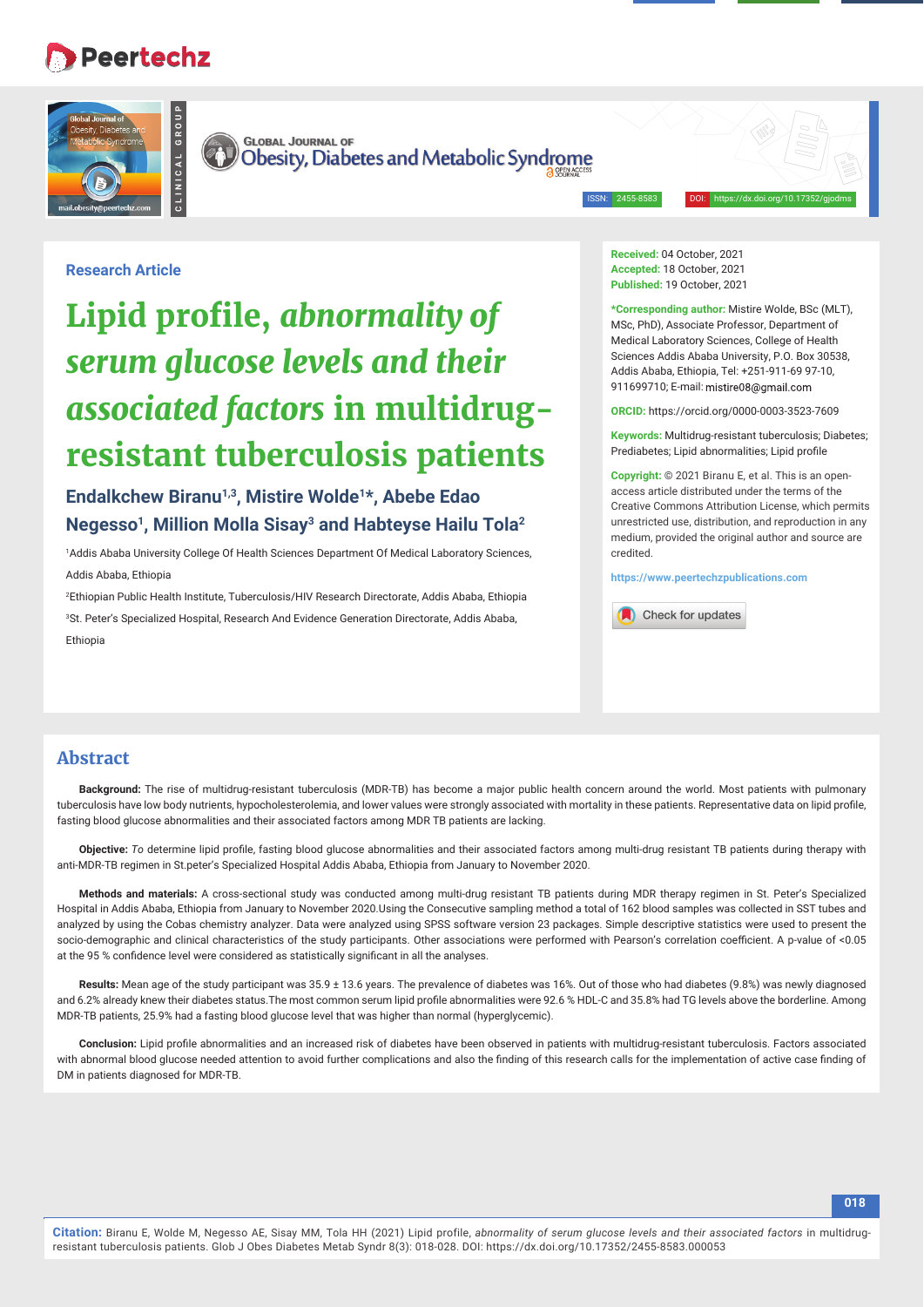## **Abbreviations**

BMI: Body Mass Index; BW: Body Weight; CDC: Centre for Disease Control; DM: Diabetes Mellitus; IL: Interleukin; HDLC: High Density Lipoprotein Cholesterol; HIV: Human Immunodeficiency Virus; LDL: Low Density Lipoprotein Cholesterol; MDRTB: Multidrug Resistant Tuberculosis; TC: Total Cholesterol; TG: Triglyceride; WHO: World Health Organization

## **Introduction**

Tuberculosis (TB) is a bacterial infection caused by the bacteria Mycobacterium tuberculosis, which most usually affects the lungs. Anything that reduces the person's immunity causes the bacteria to become active [1]. Tuberculosis bacteria have intrinsic defenses against specific medications, and genetic alterations can lead to drug resistance [2,3]. MDR-TB is a type of tuberculosis caused by bacteria that are resistant to at least two of the most powerful first-line anti-TB treatments (drugs), isoniazid and rifampicin [4].

The emergence of multidrug-resistant tuberculosis (MDR-TB) has become a global public health concern. In 2019, an estimated 10.0 million people worldwide became ill with tuberculosis. MDR/RR TB is anticipated to be discovered in 3.3 percent of new TB patients and 18 percent of previously treated cases in 2019. In total, 465 000 (range: 4000 000– 535 000) incident cases of rifampicin-resistant tuberculosis were expected, with 78 percent having multidrug-resistant tuberculosis. Ethiopia ranks tenth among nations with a high MDR-TB burden, according to a WHO report [5].

The release of interferon, Tumor Necrosis Factor (TNF-), and other cytotoxic chemicals, as well as cell immunity and macrophage phagocytosis of Mycobacterium tuberculosis, are all part of the TB disease process. Reactive Oxygen Species (ROS) and free radicals are produced by the phagocytic activity of macrophages, neutrophils, and monocytes [6]. Advanced tuberculosis patients have significant blood levels of these free radicals and a heightened awareness of lipid peroxidation. Peroxidation is thought to be the cause of lower serum lipid awareness and tissue inflammation  $[7,8]$ . Lipids are important nutrients that influence dietary reputation as well as immunological function.If lipid profile abnormality occurred as Adeverse Drug Reaction (ADR) in TB patients could interact with conditions such as atherosclerosis, Coronary Heart Diseases (CHD) and increase morbidity and mortality among TB patients [9,10].

Diabetes Mellitus (DM) is one of the most common comorbdity among tuberculosis patients. In Ethiopia, a recent study discovered a high prevalence of diabetes mellitus among tuberculosis patients [11,12]. Patients taking a second-line anti-TB medicine must have their progress checked in the lab. However, there is a paucity of information about metabolic profile abnomalties in MDR-TB patients. As a result, the current study's findings were predicted to yield empirical data on lipid profiles, fasting blood glucose abnormalities, and their associated factors among multi-drug resistant patients.

## **Materials and methods**

#### **Study area**

This research took place in St. Peter's specialized hospital in Addis Ababa, Ethiopia, from January to November 2020. It was founded in 1953.It is managed by Ethiopia's Federal Ministry of Health (FMoH). In April 2009, it became Ethiopia's first national hospital to offer MDR-TB treatment. It served as a training center and a center of excellence. Patients come from all across the country to get treated at this hospital.During the study, 197 MDR-TB patients were treated in the hospital. Thirty of them were hospitalized [13,14].

#### **Study design and period**

A cross-sectional study was conducted in St. Peter's Specialized Hospital in Addis Ababa,Ethiopia from January to November 2020.

#### **Source population**

All MDR TB patients in St. Peter's Specialized Hospital were the source of population.

#### **Study population**

The study population included MDR- TB patients who were admitted and treated with Second line anti TB treatments at St. Peter's TB specialized hospital.

**Inclusion criteria:** The inclusion criteria for this study include the following:

Age between 18 - 65 years, Patients with Drug Sensitivity Testing (DST) confirmed MDR -TB, Enrolled patients with sufficient pre-treatment data that were required for this study from the medical records, and Patients volunteer to participate in the study.

**Exclusion criteria:** The exclusion criteria for this study include the following:

Critically sick patients (defined as those patients who need management in an Intensive Care Unit (ICU), Patients who were not initiated anti MDR tuberculosis drugs.

#### **Dependent**

Serum level of Total Cholesterol (TC), Triglyceride (TG), High Density Lipoprotein (HDL) cholesterol, Low density lipoprotein (LDL) cholesterol, and Fasting Blood Glucose (FBS) levels.

#### **Independent**

Sex, Age, Socio-economic status, Body Mass Index (BMI), Duration of anti- MDR TB drug, precence of comorbidity, types of co-morbidity.

## **Sample size calculation**

The sample size for each specified target was computed using the Epi info sample size calculator based on a single

**019**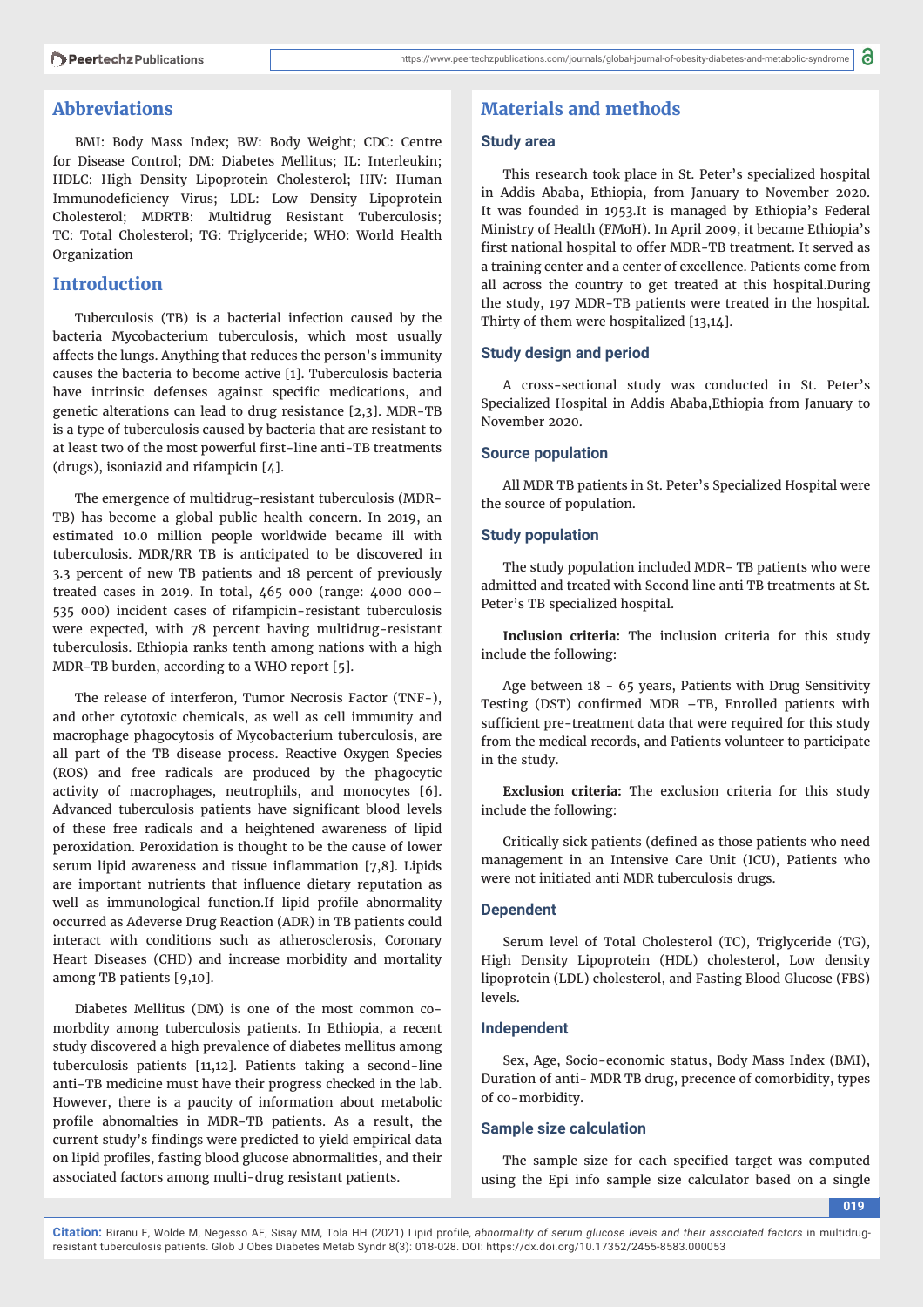population proportion. The largest sample size was estimated using hypothyroidism prevalence (17.2%), as reported in Ethiopia a previous observational cohort study [14] .With a 95 percent confidence level and 0.06 required precision, the sample size was determined to be 151. The overall sample size was 166 after a 10% contingency sample was taken into account. However, when four individuals refused to participate in the study, 162 patients were included.

#### **Sampling method**

Consecutive sampling methods were used until the required sample sizes were attained in the study period time.

#### **Data collection procedure**

All experts involved in data or sample collection received training on the study's goal, how to choose study participants, data confidentiality, safety, and procedures to take when collecting, transporting, processing and analizing blood samples. Then, by allocating phlebotomy, a pre-designed questionnaire was used to collect socio-demographic and other associated data. The appointed Research directorate and main investigator oversaw the data gathering process.

#### **Sample collection**

After an overnight fast, 5ml of peripheral venous blood was taken from each subject's cubital vein using aseptic technique in a basic gel vacationer container (9-12 hours). Within one hour of blood collection, specimens were centrifuged at 3000 rpm to separate the serum, and total cholesterol, triglyceride, HDL-cholesterol, LDL-cholesterol , and the glucose level were measured. To collect, manage, and transport the samples to the lab, the Clinical and Laboratory Standards Institute/ NCCLS (National Clinical Chemistry Laboratory Standards) recommendations were used [15,16].

#### **Lipid profiles testing**

The CobasC311 analyzers were used to quantify TC, TG, HDL-C, and LDL-C. It is a computerized and fully automated system for analyzing a wide spectrum of bodily fluids.TC was analyzed by cholesterol oxidase phenol 4-aminoantipyrine peroxidase, HDL-C by direct enzymatic method, LDL-C by direct determination, VLDL-C by calculation, TG by glycerine phosphate peroxidase. FBS by Hexokinase catalyzes the phosphorylation of glucose to glucose-6-phosphate by ATP [17].

#### **Data quality assurance**

**Pre-analytical stage:** Includes subject preparation, sample collection, transportation and instrument maintenance. These factors should follow the recommended quality procedure to come out with quality result. For this study the specimen were collected and transported based on the recommended procedure and the instrument was stablished based on manufacturer recommended.

**Analytical stage:** The accuracy and precision of the approach were used to establish its diagnostic value, therefore

the data generated must be reliable. As a result, commercial quality control materials were used in the same way as patient specimen testing in this investigation.

Post-analytical stage: The metabolic findings were being analyzed to see whether there was anything out of the ordinary. The results were recorded, suitably managed, and stored in a secure location.

The procedure of data collecting and laboratory testing was overseen by the primary investigator. The acquired data was verified for errors on a regular basis, and relevant actions were taken if mistakes were discovered. To ensure data quality, the data was duplicate input into separate databases (SPSS version 23) by different people.

#### **Data analysis and interpretation**

The SPSS version 23 program was used to examine the data. The baseline measurements and metabolic abnormalties of the research subjects were represented as mean SD and percentages. Tables and figures were used to convey descriptive statistics. Bivariate and multivariate logistic regression models were constructed to see if there was a significant link between the dependent and independent variables. It was decided to employ a statistically significant P value of less than 0.05.

#### **Operational definitions**

**MDR-TB:** Refer to TB patient resistance to first line drug at least INH and Rifampicin.

Lipid Profile: Is a panel of blood tests that serves as an initial broad medical screening tool for abnormalities in lipids, such as total cholesterol, HDL-c, LDL-c and triglycerides. The normal range of total cholesterol is less than 200mg/dL, HDL-c refers as 'good cholesterol'. Normal range 40-60mg/dL. LDL-c termed as 'bad cholesterol' and is considered as major risks for cardiovascular diseases its normal range <100-130 mg/dL and Triglyceride normal range is 100-150mg/dL [18,19].

**Normal:** FBG levels below 100 mg/dl, without a history of diabetic medication.

**Prediabetes:** Refers to a level of blood glucose between 100 and 125 mg/dl with no diabetic medication.

**Diabetes:** Manifests when the FBG level equals or greater than 126 mg/dl [20].

## **Result**

#### **Participants' background characteristics**

A total of 162 MDR-TB patients study participants were included in this study. Of the total MDR-TB patients, 99 (61.1%) were males and 63(38.9%) were females. The average age was  $35.9 \pm 13.6$  years (range 18 to 79). Co-morbidities in patients under study were 40 (24.7%). From this 26 (16%), 10  $(6.2\%)$  and  $4(2.5\%)$  were detected HIV, diabetes mellitus and other disease patients respectively. 16 (9.9%) of patients had a smoking history, and 21 (13%) had an alcohol drinking history..

**020**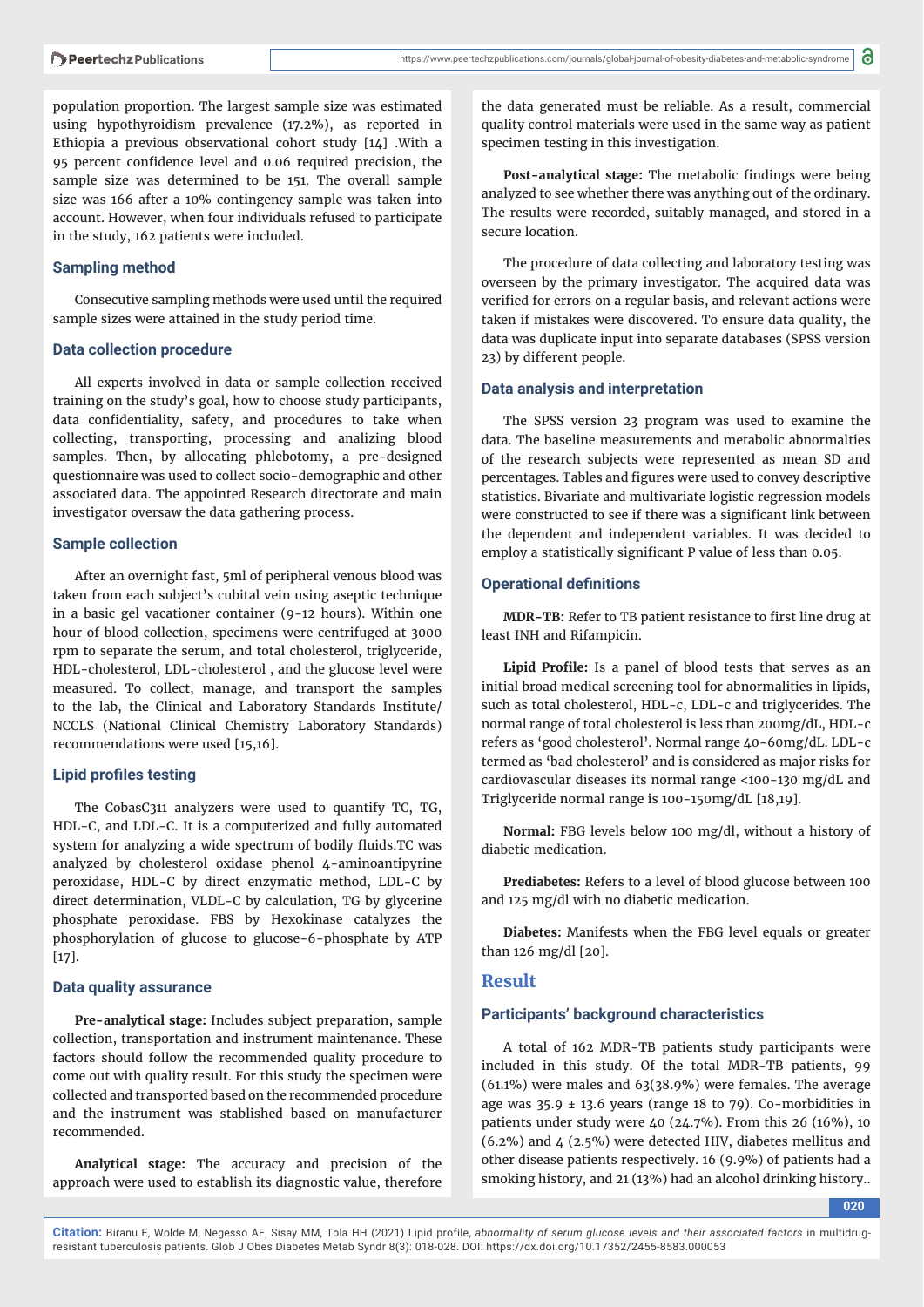Patients with pulmonary TB accounted for 151 (93.2%), extrapulmonary TB for 8  $(4.9\%)$ , and both for 3  $(1.9\%)$ . The patients had a history of MDR-TB treatment in 23 (14.2%) of the cases.57 (35.2%) were married. 76 (46.9%) patients were unemployed and 139 (85.8%) patients resided in urban areas. 54 (33.3%) of the patients their monthly income was less than 1000. Illiteracy was 22 (13.5%).

Duration of anti-MDR-TB drug used were 122 (75.3%) for more than and above three months and  $\mu$  (24.7%) for less than three months (Table 1).

## **Types of second line drugs taken by the study participants**

Second line drugs taken by the study participants were 36 (22.2%) Prothionamide (Pto) 1(0.6%), Paraaminosalicylatesodium (PAS), 6 (3.7%) Capreomycin (Cm), 151(93.2%) Levofloxacin (Lfx), 24 (14.8%) Moxifloxacillin (Mfx), 154 (95.1%) Cycloserine (Cs), 156 (96.3%) Clofazimine (Cfz), 153 (94.4%) Linezoide (Lzd), 43 (26.5%) Delamaid (Dlm), 154 (95.1) Bedaquiline (Bdq).The drug is given based on the weight per Kg of the patients.

#### **Lipid profile**

**Descriptive mean (± SD), proportion:** The mean level of Total cholesterol (TC) was 134mg/dL (±34.6), Triglycerides (TG) was 138.6 mg/dL  $(+64.2)$ , High density lipoprotein cholesterol was 37.9mg/dL (±13.4) and Low density lipoprotein cholesterol was 69.8 mg/dL $(\pm 29.4)$ , Very low density lipoprotein cholesterol was 27.6mg/dL (±12.9), Fasting blood glucose was 102.2mg/ dL ( $\pm$ 46.7).Body mass index was 19.26 kg/m<sup>2</sup> ( $\pm$ 3.21.), Height was1.7m(±8.2), and weight was 53.4kg(± 10.3) (Table 2).

Lipid profile distribution by sex and age group: Figure 1 below Showed that lipid profile Distribution by sex group. There is no significant difference between male and female on lipid profile among MDR-TB patients at St.peter's hospital.

Figure 2 below Showed that lipid profile Distribution by age group. There is no significant difference between age  $<$ 36 and ≥36 on lipid profile among MDR-TB patients at St.peter's hospital.

Lipids profile (proportion): Table 3 shows the distribution of lipid profile among the study participant based on the reference value. About (4.3%) of the patients had border-line TC level, but there was no high TC level in the current study (Table 3).Similarly, 35(21.6%) of the patients had border-line TG concentration, while 23 (14.2%) of the patients had high TG (Table 3). Of the total patients included into this study 44 (27.2%) had border-line HDL level, while 106 (65.4%) were at high risk HDL. Majority 141(87.0%) of the patients had normal LDL and only 7(4.3%) had border line LDL. Moreover, 140 (86.4%) of the patients had border line and 22(13.6%) had high very low density lipoprotein (VLDL). Forty two (25.9%) patients had high level of fasting blood sugar (FBS) (Table 3).

#### **Factors associated with total cholesterol**

Age above 35 years was significantly associated with abnormal TC ( $p = 0.02$ ). However, age was not included in

**Table 1:** Sociodemographic characteristics of MDR-TB patients at St.peter's specialized hospital in Addis Ababa, Ethiopia, 2020 (n = 162).

| <b>Variable</b>                     |                       | <b>Number</b> | %    |
|-------------------------------------|-----------------------|---------------|------|
| Sex                                 | Male                  | 99            | 61.1 |
|                                     | Female                | 63            | 38.9 |
|                                     | $18 - 25$             | 43            | 26.5 |
|                                     | $26 - 35$             | 50            | 30.9 |
| Age category                        | $36 - 45$             | 37            | 22.8 |
|                                     | >45                   | 32            | 19.8 |
| Residence                           | Urban                 | 139           | 85.8 |
|                                     | Rural                 | 23            | 14.2 |
| Marital status                      | Married               | 57            | 35.2 |
|                                     | Single                | 105           | 64.8 |
|                                     | Employed              | 69            | 42.6 |
| Occupation status                   | Laborer               | 17            | 10.5 |
|                                     | Unemployed            | 76            | 46.9 |
|                                     | Illiterate            | 22            | 13.5 |
| <b>Education status</b>             | Primary school        | 45            | 27.6 |
|                                     | Secondary school      | 59            | 36.2 |
|                                     | Certificate and above | 36            | 22.1 |
|                                     | 1000                  | 54            | 33.3 |
| Income (ETB)                        | 1001-2000             | 47            | 16.7 |
|                                     | >2000                 | 81            | 50.0 |
| Pervious TB history                 | No                    | 23            | 14.2 |
|                                     | Yes                   | 139           | 85.8 |
| House hold currently treated for TB | <b>YES</b>            | 12            | 7.4  |
|                                     | N <sub>O</sub>        | 150           | 92.6 |
| Co-morbidity                        | Yes                   | 40            | 24.7 |
|                                     | No                    | 122           | 75.3 |
|                                     | N <sub>O</sub>        | 122           | 75.3 |
| Types of other disease              | <b>DM</b>             | 10            | 6.2  |
|                                     | <b>HIV</b>            | 26            | 16.0 |
|                                     | Other                 | 4             | 2.5  |
| Non MDR-TB drugs                    | Yes                   | 38            | 23.5 |
|                                     | No                    | 124           | 76.5 |
|                                     | Yes                   | 16            | 9.9  |
| Smoking history                     | <b>No</b>             | 146           | 90.1 |
| Taking alcohol history              | Yes                   | 21            | 13.0 |
|                                     | No                    | 141           | 87.0 |
| Duration of anti-MDR TB DRUG        | <3month               | 40            | 24.7 |
|                                     | ≥3month               | 122           | 75.3 |
|                                     | <b>EPTB</b>           | 8             | 4.9  |
| Types of TB                         | PTB                   | 151           | 93.2 |
|                                     | <b>BOTH</b>           | 3             | 1.9  |

**ETB**= Ethiopian Birr, DM= Diabetes Mellitus, HIV= Human Immune Deficiency Virus, **EPTB**= Extra Pulmonary Tuberculosis, **PTB**= Pulmonarytuberculosis, **MDR-TB**= Multidrugresistance Tuberculosis

Table 2: Mean distribution of lipid profiles of MDR-TB patients at St.peter's specialized hospital in Addis Ababa, Ethiopia, 2020 (n = 162).

|                                                    |       | Minimum   Maximum | Mean (±SD)   | Median (IQR) |
|----------------------------------------------------|-------|-------------------|--------------|--------------|
| Total cholesterol(mg/dl)                           | 51.10 | 278.00            | 134.0 (34.6) | 132.9(42.1)  |
| Triglycerides(mg/dl)                               | 45.40 | 372.10            | 138.6(64.2)  | 123.4(80.3)  |
| High density lipoprotein<br>cholesterol(mg/dl)     | 10.40 | 94.70             | 37.9(13.4)   | 36.4(15.2)   |
| Low density lipoprotein<br>cholesterol(mg/dl)      | 9.7   | 193.00            | 69.8(29.4)   | 65.4(37.4)   |
| Very low density lipoprotein<br>cholesterol(mg/dl) | 9.1   | 74.40             | 27.6(12.9)   | 24.7(16.1)   |
| Fasting blood glucose(mg/dl)                       | 38.4  | 502.4             | 102.2(46.7)  | 94.8(3.8)    |
| Height (m)                                         | 1.4   | 1.8               | 1.7(8.2)     | 1.7(0.1)     |
| Weight(kg)                                         | 29    | 79                | 53.4(10.3)   | 51(12)       |
| BMl(kg/m <sup>2</sup> )                            | 12.8  | 27.3              | 19.26(3.2)   | 18.7(3.7)    |

*SD= Standard Deviation, IQR= Inter Quartile Range, mg/dl= Milligram Per Deciliters, m=meter, BMI= Body Mass Index, m= meter, kg= Kilogram, kg/m2 = Kilogram Per Meter Square*

**021**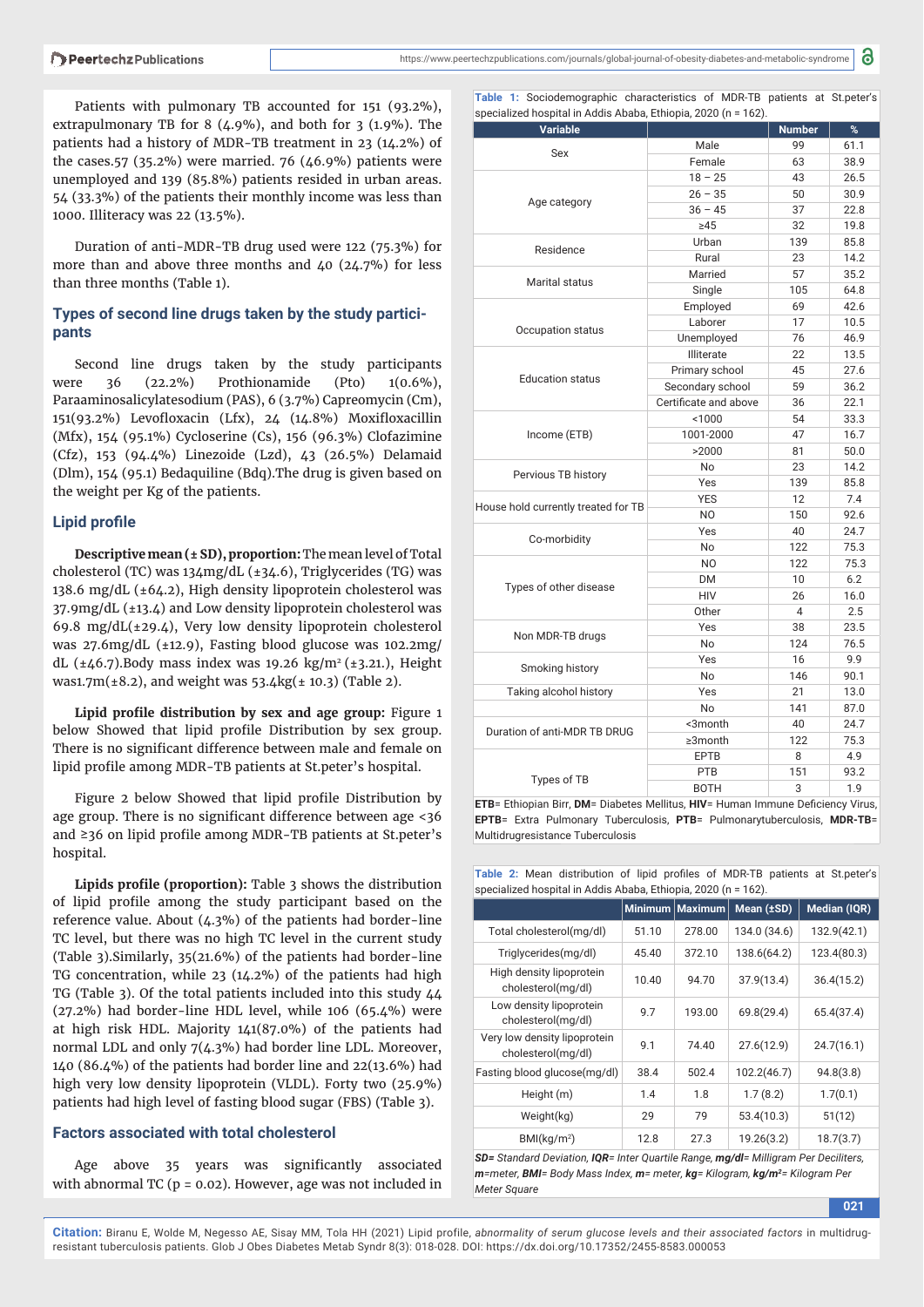

Figure 1: The box plot showing the mean distribution of lipid profile level according to sex group among MDR-TB patients at St.peter's specialized hospital.



Figure 2: The box plots showing the mean distribution of lipid profile level according to age group between age <36 and ≥ 36 among MDR-TB patients at St.peter's specialized hospital.

the multivariate logistic regression model because the number of abnormalities was very small (Table 4).

#### **Factors associated with triglyceride**

From the variables were assessed for the association with TG, none of them was not significantly associated with TG abnormality at the p-value less than 0.005 (Table 5).

## **Fasting blood glucose level Distribution by sex and age group**

Figure 3 below Showed that fasting blood glucose level Distribution by sex group. There is a significant difference

between male and female on fasting blood glucose level (p=0.0016) among MDR-TB patients at St.peter's specialized hospital.

Figure 4 below Showed that fasting blood glucose level Distribution by age group. There is no significant difference between age group <36 and ≥36 group on fasting blood glucose level (p=0.2281) among MDR-TB patients at St.peter's specialized hospital.

## **Prevalence of diabetes and pre-diabetes among study participants**

Among the 162 MDR-TB patients who participated in this

**022**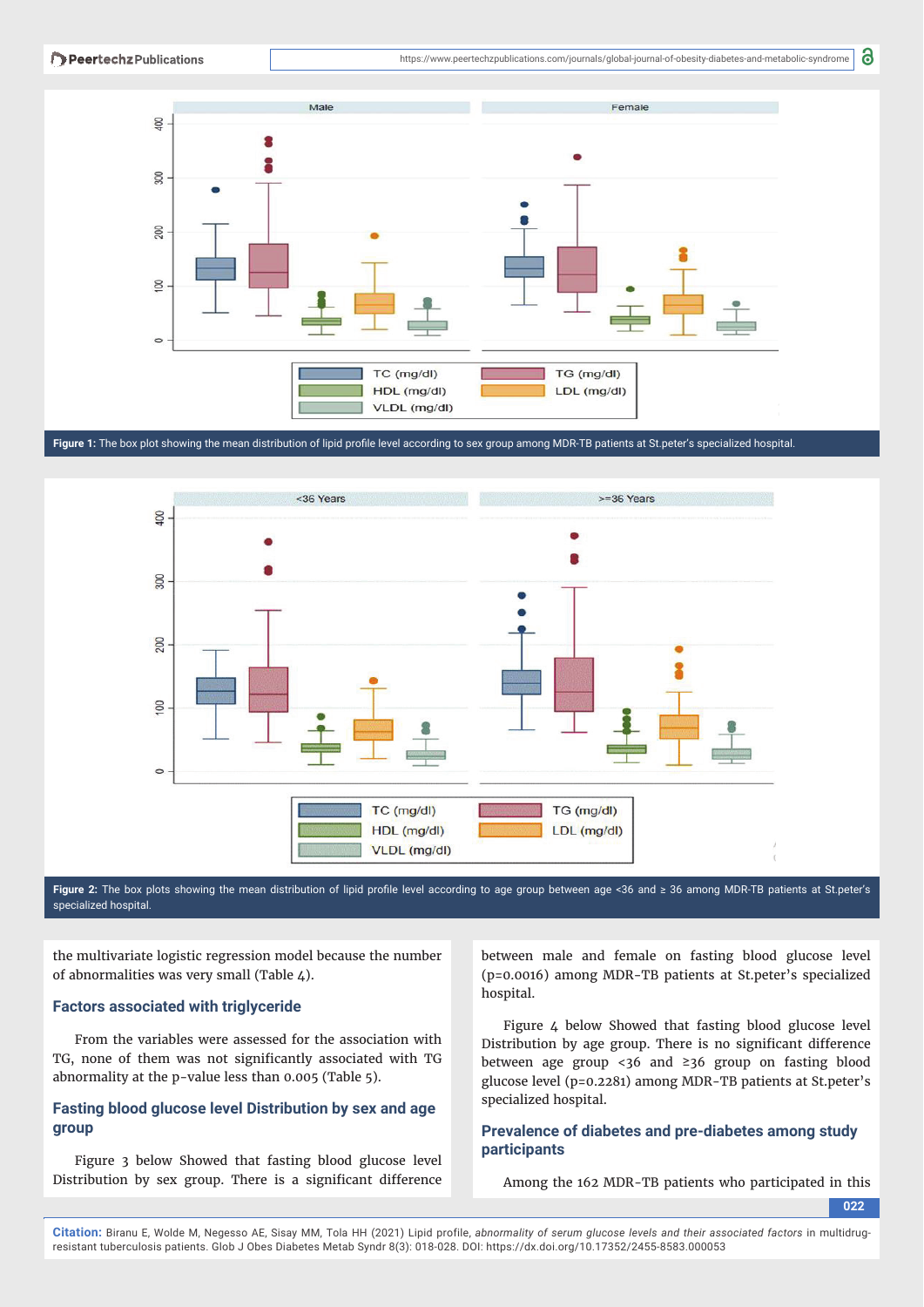study 26 (16%) had diabetes mellitus and 40 (24.7%) were prediabetes (Figure 5). The mean value of two consecutive fasting blood glucose level of diabetes was 165.12mg/dl.

#### **Factors associated with fasting blood glucose**

Female sex ( $p = 0.004$ ), Non MDR-TB drugs (Anti HIV drug) ( $p = 0.012$ ), Presence of other comorbidity ( $p = 0.055$ ), and hypothyroidism ( $p = 0.002$ ) were significantly associated with high fasting blood glucose level. However, these variables were not included in the final multiple logistic regression model since, the number of the abnormalities of FBS in each category were small (Table 6).

#### **Discussion**

The objective of this study was to determine the lipid profile ,fasting blood glucose level and their associated factors . The percentage distribution of the lipid parameters into normal, low, borderline and high level category was carried out among MDR-TB patient's in St.peter's specialized hospital Addis Ababa Ethiopia. The majority of the participants had a normal lipid profile and normal FBS levels, according to the findings.

In the current investigation, HIV sero-reactive patients were found in 16% of patients. These findings were lower than those reported by Meressa D, et al. 2009 (21.7 %) in Ethiopia, who reported HIV Sero-reactive patients [14]. The study done by Kirenga J, et al. 2015 in Uganda observed HIV (41.9%) higher than this study finding  $(16%)$  [21]. The study done by Fisher H, et al. 2010 in USA among MDR-TB patients had lower HIV  $co$ -infection (1.54%) observed compare with this study finding (16%) [22].

The most frequently occurring serum lipid profile abnormalities among MDR-TB patients were HDL-C 92.6% had above borderline value, 35.8 % had above borderline TG value and 25.9% of MDR-TB patients had above the normal value (Hyperglycemic).

| Table 3: Distributions of lipid abnormality among MDR -TB patients at St.peter's |  |  |
|----------------------------------------------------------------------------------|--|--|
| specialized hospital in Addis Ababa, Ethiopia, 2020 (n = 162).                   |  |  |

| <b>Variable</b> |                  | N(%)       |
|-----------------|------------------|------------|
| <b>TC</b>       | Normal           | 155(95.7)  |
|                 | Border-line      | 7(4.3%)    |
|                 | Normal           | 104(64.2%) |
| <b>TG</b>       | Border-line      | 35(21.6%)  |
|                 | High             | 23(14.2%)  |
|                 | Normal           | 12(7.4%)   |
| HDL-C           | Border-line      | 44(27.2%)  |
|                 | High risk        | 106(65.4%) |
| Normal          |                  | 141(87.0%) |
| LDL-C           | Good             | 14(8.6%)   |
|                 | Border-line      | 7(4.3%)    |
|                 | Border-line      | 140(86.4%) |
| VLDL-C          | High             | 22(13.6%)  |
|                 | Normal           | 96(59.3%)  |
| <b>FBG</b>      | Hypoglycemic(L)  | 24(14.8%)  |
|                 | Hyperglycemic(H) | 42(25.9%)  |

*N= Number, %= Percent, TC= Total Cholesterol, TG= Triglyceride, HDL-C= High Density Lipoprotein, LDL-C= Low Density Lipoprotein Cholesterol, VLDL-C= Very Low Density Lipoprotein Cholesterol FBG= Fasting Blood Sugar* 

**Table 4:** Factors associated with total cholesterol during anti-MDR –TB treatments at St.Peter's specialized hospital in Addis Ababa, Ethiopia, 2020 (n = 162).

|                        | <b>Total cholesterol</b> |                 |                   |         |  |
|------------------------|--------------------------|-----------------|-------------------|---------|--|
| <b>Variables</b>       |                          | <b>Normal N</b> | <b>Abnormal N</b> | P-value |  |
|                        |                          | $(\%)$          | (%)               |         |  |
| Sex                    | Female                   | 96(97.0)        | 3(3.0)            | 0.432   |  |
|                        | Male                     | 59(93.7)        | 4(6.3)            |         |  |
| Age (in year)          | < 36                     | 93(100)         | 0(0)              |         |  |
|                        | $\geq$ 36                | 62(89.9)        | 7(10.1)           | $0.02*$ |  |
| <b>Marital status</b>  | Married                  | 54(94.7)        | 3(5.3)            | 0.698   |  |
|                        | Single                   | 101(96.2)       | 4(3.8)            |         |  |
| Residence              | Urban                    | 133(95.7)       | 6(4.3)            | 1.00    |  |
|                        | Rural                    | 22(97.5)        | 1(4.3)            |         |  |
|                        | Government<br>employ     | 26(89.7)        | 3(10.3)           |         |  |
|                        | Laborer                  | 17(100)         | 0(0)              |         |  |
| Occupation             | Merchant                 | 39(97.5)        | 1(2.5)            |         |  |
|                        | Other                    | 13(81.3)        | 3(8.8)            | 0.113   |  |
|                        | Student                  | 22(100)         | 0(0)              |         |  |
|                        | No work                  | 38(100)         | 0(0)              |         |  |
|                        | Illiterate               | 20(90.9)        | 2(9.1)            |         |  |
|                        | Primary school           | 42(93.3)        | 3(6.7)            |         |  |
| <b>Education level</b> | Secondary school         | 57(96.6)        | 2(3.4)            |         |  |
|                        | Certificate and<br>above | 36(1000         | 0(0)              | 0.284   |  |
|                        | < 1000                   | 53(96.7)        | 1(3.3)            | 0.694   |  |
| Monthly income         | 1001-2000                | 25(92.6)        | 2(7.4)            |         |  |
|                        | ≥2000                    | 77(95.1)        | 4(4.9)            |         |  |
|                        | <b>EPTB</b>              | 8(100)          | 0(0)              |         |  |
| Types of MDR-TB        | <b>PTB</b>               | 144(95.4)       | 7(4.6)            |         |  |
|                        | Both                     | 3(100)          | 0(0)              | 1.00    |  |
|                        | Yes                      | 39(97.5)        | 1(2.5)            |         |  |
| Comorbidity            | No                       | 116(95.1)       | 6(4.9)            | 1.00    |  |
|                        | HIV                      | 26(100)         | 0(0)              |         |  |
|                        | DM                       | 9(90.0)         | 1(10.0)           |         |  |
| Types of disease       | <b>OTHER</b>             | 4(100)          | 0(0)              | 0.424   |  |
|                        | N <sub>O</sub>           | 116(95.1)       | 6(4.9)            |         |  |
|                        | Hypothyrodism            | 32(100)         | 0(0)              |         |  |
| TSH                    | NO hypothyrodism         | 123(94.6)       | 7(5.4)            | 0.347   |  |
|                        | Yes                      | 36(94.7)        | 2(5.3)            |         |  |
| Anti HIV drug          | No                       | 119(96.0)       | 5(4.0)            | 0.667   |  |
|                        | Yes                      | 14(87.5)        | 2(12.5)           |         |  |
| Smoking history        | No                       | 141(96.6)       | 5(3.4)            | 0.143   |  |
|                        | Yes                      | 21(100)         | 2(12.5)           |         |  |
| Alcohol history        | No                       | 134(96.6)       | 5(3.4)            | 0.596   |  |
| Duration of anti MDR-  | $\geq$ 3 months          | 118(96.7)       | 4(3.3)            | 0.365   |  |
| TB drugs               | <3 months                | 37(92.5)        | 3(7.5)            | 0.347   |  |
|                        | Normal                   | 75(97.4)        | 2(2.6)            |         |  |
| <b>BMI</b>             | Underweight              | 70(94.6)        | 4(5.4)            |         |  |
|                        | Over weight              | 10(90.9)        | 1(9.1)            | 0.284   |  |

*DM= Diabetes mellitus, HIV*= Human Immune Deficiency Virus, *EPTB*= Extra Pulmonary *Tuberculosis, PTB= Pulmonary Tuberculosis, MDR-TB= Multidrug Resistance Tuberculosis, TSH= Thyroid Stimulating Hormone kg/m2= Kilogram Per Meter Square,*  **BMI**= Body Mass Index \*significant p<0.005

The study showed that the mean  $\pm$  SD 134 ( $\pm$ 34.6 mg/dL), 37.9 (±13.4 mg/dL), 69.8 (±29.4 mg/dL), and 19.26±3.21kg/m2 had TC, HDL-C, LDL-C, and BMI respectively. The finding of the study higher TC 130±34.5, Higher HDL-C 34.7±16.1, lower LDL-C 79.03±27.5 and comparable BMI 18.3±3.9 with the study done by Prajapati N, et al. 2020 in Indian [23].

The study done by Alam N. et al. 2020 had mean ± SD lower

**023**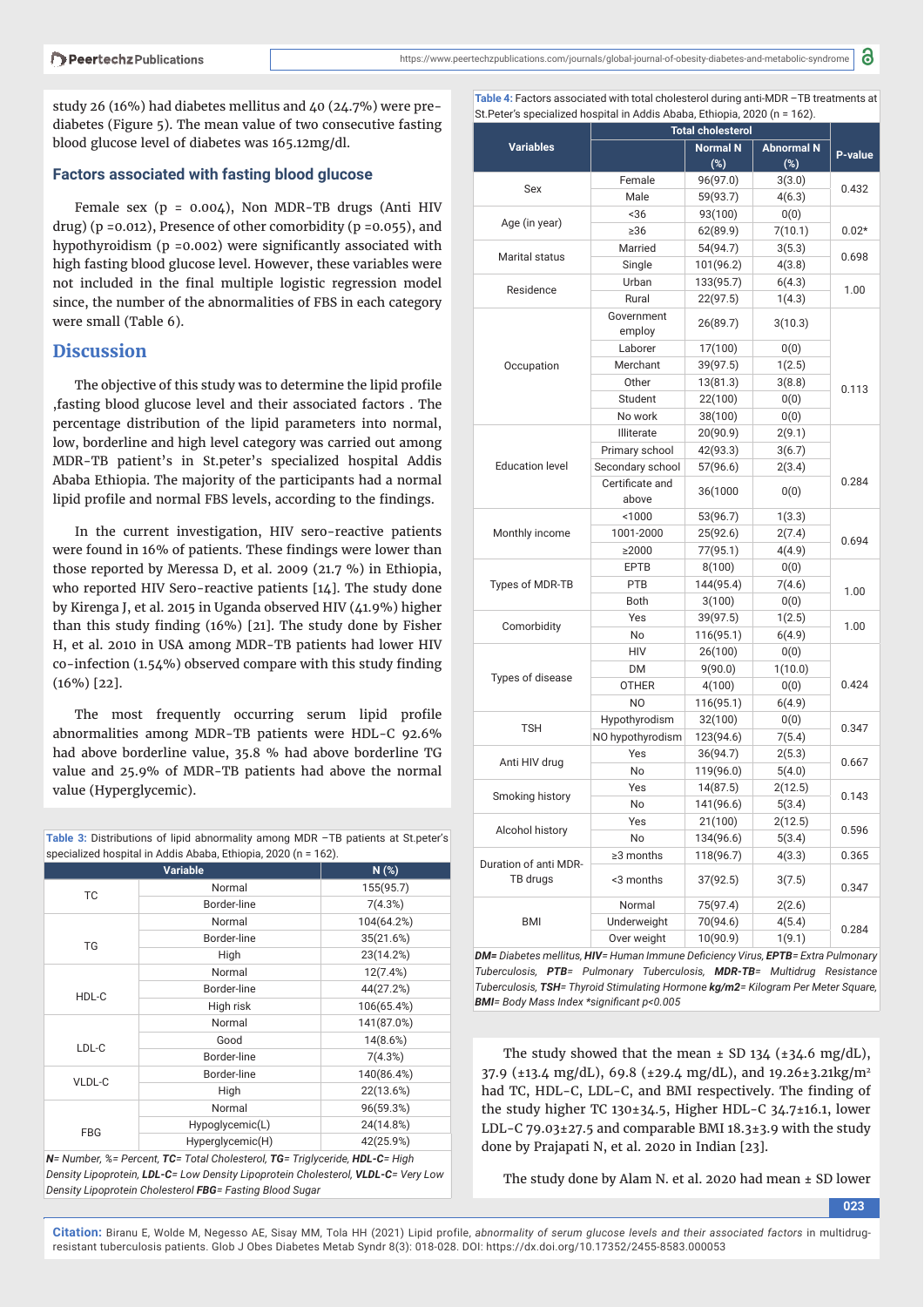| <b>Variable</b>        | <b>Triglyceride</b>      |               |                 | P-value     |       |  |
|------------------------|--------------------------|---------------|-----------------|-------------|-------|--|
|                        |                          | <b>Normal</b> | <b>Abnormal</b> | <b>High</b> |       |  |
| <b>Sex</b>             | <b>Male</b>              |               |                 |             |       |  |
|                        |                          | 62(62.6)      | 19(19.2)        | 18(18.2)    |       |  |
|                        | Female                   | 42(66.7)      | 16(25.4)        | 5(7.9)      | 0.16  |  |
|                        | ~136                     | 60(64.5)      | 23(24.7)        | 10(10.8)    |       |  |
| Age (in year)          | $\geq$ 36                | 44(63.8)      | 12(17.4)        | 13(18.8)    | 0.235 |  |
|                        | Urban                    | 87(62.6)      | 31(22.3)        | 21(15.1)    |       |  |
| Residence              | Rural                    | 17(73.9)      | 4(17.4)         | 2(8.7)      | 0.674 |  |
|                        | Married                  | 37(64.9)      | 11(19.3)        | 9(15.8)     |       |  |
| Marital status         | Single                   | 67(63.81)     | 24(22.86)       | 14(13.3)    | 0.655 |  |
|                        | Government<br>employed   | 16(55.2)      | 8(27.6)         | 5(17.2)     |       |  |
|                        | Laborer                  | 9(52.9)       | 5(29.4)         | 3(17.6)     |       |  |
|                        | Merchant                 | 23(57.5)      | 9(22.5)         | 8(20.0)     |       |  |
|                        | Other                    | 11(68.8)      | 2(12.5)         | 3(18.8)     |       |  |
| Occupation             | Student                  | 15(68.2)      | 4(18.2)         | 3(13.6)     | 0.377 |  |
|                        | No work                  | 30(78.9)      | 7(18.4)         | 1(2.6)      |       |  |
|                        | illiterate               | 16(72.7)      | 5(22.7)         | 1(4.5)      |       |  |
|                        | Primary school           | 26(57.8)      | 11(24.4)        | 8(17.8)     |       |  |
|                        | Secondary school         | 39(66.1)      | 9(15.3)         | 11(18.6)    |       |  |
| <b>Education level</b> | Certificate and<br>above | 23(63.9)      | 10(27.8)        | 3(8.3)      | 0.427 |  |
|                        | < 1000                   | 33(61)        | 14(25.93)       | 7(12.96)    |       |  |
| Monthly income         | 1001-2000                | 14(51.9)      | 7(25.90         | 6(22.2)     |       |  |
|                        | ≥2000                    | 57(70.4)      | 14(17.3)        | 10(42.3)    | 0.517 |  |
|                        | <b>EPTB</b>              | 3(37.5)       | 3(37.5)         | 2(25.0)     |       |  |
| Types of MDT-TB        | PTB                      | 98(64.9)      | 32(21.2)        | 21(13.9)    |       |  |
|                        | <b>Both</b>              | 3(100)        | 0(0)            | 0(0)        | 0.374 |  |
|                        | Yes                      | 23(57.5)      | 13(32.5)        | 4(10.0)     |       |  |
| Comorbidity            | No                       | 81(66.4)      | 22(18.0)        | 19(15.6)    | 0.148 |  |
|                        | HIV                      | 17(65.4)      | 7(26.9)         | 2(7.7)      |       |  |
|                        | <b>DM</b>                | 4(40.0)       | 4(40.0)         | 2(20.0)     |       |  |
| Types of disease       | <b>OTHER</b>             | 3(75.0)       | 1(25.0)         | 0(0)        |       |  |
|                        | N <sub>O</sub>           | 80(65.6)      | 23(18.9)        | 19(15.6)    | 0.465 |  |
|                        | Hypothyrodism            | 23(71.9)      | 8(25.0)         | 1(3.1)      |       |  |
| <b>TSH</b>             | Nohypothyrodism          | 81(62.3)      | 27(20.8)        | 22(16.9)    | 0.145 |  |
|                        | Yes                      | 23(60.5)      | 10(26.3)        | 5(12.5)     |       |  |
| Anti HIV drug          | No                       | 81(65.3)      | 25(20.2)        | 18(14.5)    | 0.736 |  |
|                        | Yes                      | 9(56.3)       | 9(31.3)         | 2(12.5)     |       |  |
| Smoking history        | <b>No</b>                | 95(65.1)      | 30(20.5)        | 21(14.4)    | 0.541 |  |
|                        | Yes                      | 13(61.9)      | 5(23.8)         | 3(14.3)     |       |  |
| Alcohol history        | No                       | 9(64.5)       | 30(21.3)        | 20(14.2     | 0.942 |  |
| Duration of anti MDR-  | ≥3months                 | 75(61.5)      | 29(23.8)        | 18(14.8)    |       |  |
| TB treatment           | <3 months                | 29(72.5)      | 6(15.0)         | 5(12.5)     | 0.411 |  |
|                        | Normal                   | 49(63.6)      | 17(22.1)        | 11(14.3)    |       |  |
| <b>BMI</b>             | Underweight              | 49(66.2)      | 17(23.0)        | 8(10.8)     | 0.312 |  |
|                        | Overweight               | 6(54.5)       | 1(9.1)          | 4(36.4)     |       |  |

| Table 5: Factors associated with triglyceride during anti-MDR -TB treatments at |  |
|---------------------------------------------------------------------------------|--|
| St. Peter's specialized hospital in Addis Ababa, Ethiopia, 2020 (n = 162).      |  |

*DM= Diabetes mellitus, HIV= Human Immune Defi ciency Virus, EPTB= Extra Pulmonary Tuberculosis, PTB= Pulmonary Tuberculosis, MDR-TB= Multidrug Resistance Tuberculosis, TSH= Thyroid Stimulating Hormone kg/m2= Kilogram Per Meter Square, BMI= Body Mass Index* 

TC 129.76±33.7; lower TG 76.09±22.8, comparable HDL-C 35.22±13.5, higher LDL-C 86.06±29.9, and lower VLDL-C 15.29 $\pm$ 4.5 when compare to this study finding of the mean  $\pm$ SD 134 (±34.6 mg/dL), 138.6 (±64.2 mg/dL), 37.9 (±13.4 mg/ dL), and  $69.8$  ( $\pm 29.4$  mg/dL), had TC, TG, HDL-C, and LDL-C respectively [24].

The study done by Mohamed M. et al. 2012 in Egypt had mean ± SD higher TC 148.6±30, lower TG 80.8±23, higher HDL-C 53±16.5 and higher LDL-C 79±28.6 compare to the finding of this study which was  $134$  ( $\pm 34.6$  mg/dL),  $138.6$ (±64.2 mg/dL), 37.9 (±13.4 mg/dL), and 69.8 (±29.4 mg/dL), had TC, TG, HDL-C, and LDL-C, respectively [25].

The study done by Sushilendu V, et al. 2019 in Indian the mean ±SD of post anti TB treatment had higher TC 150±40, lower TG 134±39, lower 34±7 HDL-C, and comparable LDL-C  $70±14$  compare with the finding of this study which was  $134$  $(34.6)$ ,  $138.6$   $(64.2)$ ,  $37.9$   $(13.4)$  and  $69.8$   $(29.4)$  of TC, TG, HDL-C and LDL-C respectively [26].

Shvets O, et al. 2019 in Ukraine found that MDR-TB patients had lower median levels of TC, lower TG, greater HDL, and higher LDL-C compared to the current study's median level [27].

Lipids and its metabolites have beneficial effect on tuberculosis resistance through the immune system. Abnormalities in serum lipid profiles play a central role in endothelial functional abnormality which is important in the pathogenesis of atherosclerosis, insulin resistance, and hypertension. Lipoproteins rich in TG and LDL-C have been recognized to be toxic to endothelium, while HDL-C may have a protective role [26,28]. During inflammation, catabolism of HDL increases. In successfully treated TB patients, HDL level is supposed to increase after ATT [29].

## **Prevalence of diabetes and pre-diabetes among MDR-TB patients**

The prevalence of pre-diabetes was  $(24.7\%)$ . This finding higher prevalence of pre-diabetes (15.5%) and prevalence of diabetes (16%) comparable with (12.8%) the study done by Sarker M, et al. in 2016 in Bangladesh among TB patients [30]. The prevalence of diabetes (16%) of current study lower when compared with (25.3%) and comparable with the prevalence of prediabetes (24.5%) with the study done by Viswanathan V, et al. 2012 in India among TB patients (27.5%) [31]. Prediabetes individuals have a higher risk of developing DM; each year about 5% to 10% of prediabetes individuals develop DM [32]. This suggests that there may be an increased risk of diabetes among TB patients in the future.

#### **Risk factors of total cholesterol, triglyceride and fasting blood glucose**

The current study showed that there were not a significant association between the study characteristics and triglyceride (p>0.05). Age (in year) was found to be associated risk factors of abnormality of total cholesterol among MDR-TB patients. (p = 0.02) .The risk factors associated with fasting blood glucose were sex (p=0.004), anti HIV drugs (p=0.012), presence of comorbidity (0.005), types of diseases (p=0.009). Certain characteristics were associated with unstable blood glucose levels. Although there were only small numbers of patients with HIV-associated TB, the diagnosis of HIV was a strong risk factor. Both HIV and TB can damage the immune system and this might result in poor glycaemia regulation [33]. Being been hypothyroidism  $(p=0.002)$ . This finding also

**024**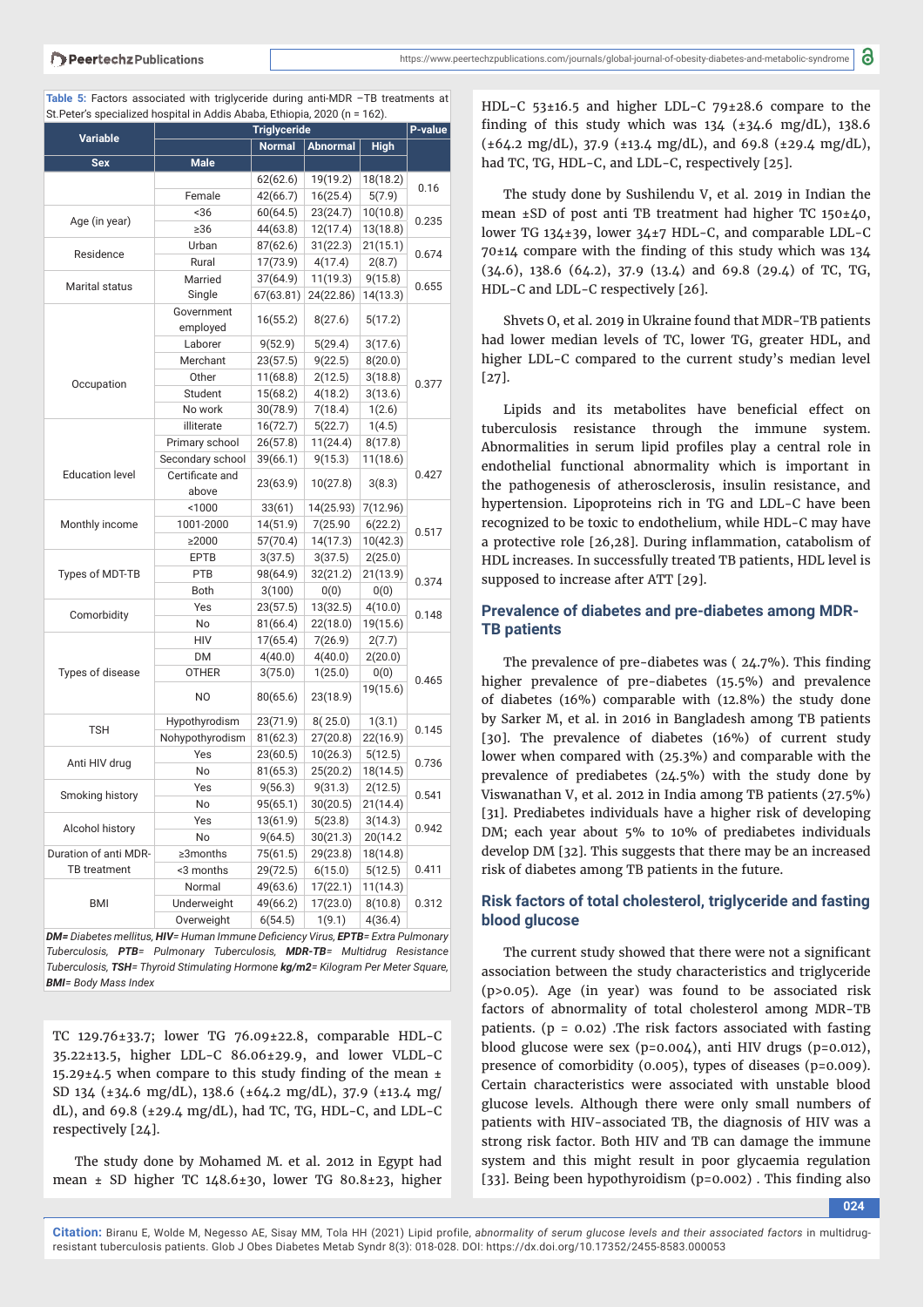

Figure 3: The box plot showing the mean distribution of fasting blood glucose level according to sex among MDR-TB patients at St.peter's specialized hospital



**Figure 4:** The box plot showing the mean distribution of fasting blood glucose level according to age group between <36 and ≥36 among MDR-TB patients at St.peter's specialized hospital.



obsereved a research done by M. Mu˜noz-Torrico, et al. 2017 there was significant association hypothyroidism among DM and with out DM MDR-TB patients  $[34]$ . There are no sufficient literature about lipid profile abnormalities and associated risk factors in MDR-TB patients.

#### **Strength and limitation**

**Strength:** It looked at lipid profiles and fasting blood glucose levels, as well as related risk variables, in MDR-TB patients with clinical history, including categories of co-morbidity, ATT duration, and newly reported diabetes cases. The importance of combining MDR-TB risk variables of lipid profile and fasting blood glucose level abnormalities is highlighted by our findings.

**Limitation:** Due to economic constraints, the study was only conducted in one healthcare environment. As a result, it's tough to generalize . In addition, the study could not compare the effects of fasting blood glucose level and lipid profile variations in dietary habits, physical exercises variation.

## **Conclusion and recommendation**

#### **Conclusion**

The study's major purpose was to look for abnormalities in lipid profiles and fasting blood glucose levels in MDR-TB patients, as well as associated risk factors. HDL-C, TG value,

**025**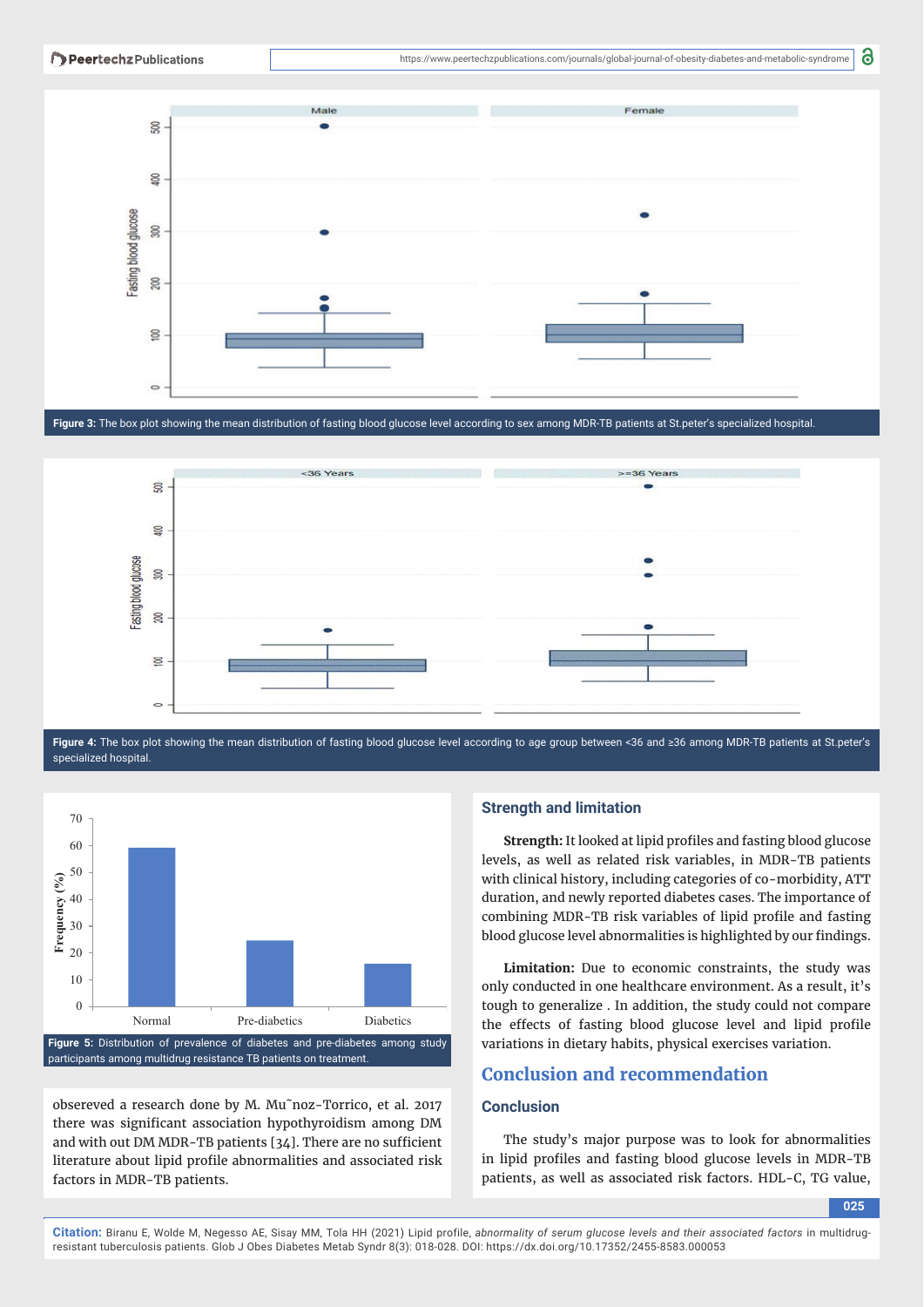| Table 6: Factors associated with fasting blood glucose during anti-MDR -TB treatments at St.Peter's specialized hospital in Addis Ababa, Ethiopia, 2020 (n = 162). |                                    |               |              |               |           |
|--------------------------------------------------------------------------------------------------------------------------------------------------------------------|------------------------------------|---------------|--------------|---------------|-----------|
| <b>Variable</b>                                                                                                                                                    | <b>Fasting blood glucose level</b> |               |              |               | p-value   |
|                                                                                                                                                                    |                                    | <b>Normal</b> | Hypoglycemia | Hyperglycemia |           |
|                                                                                                                                                                    | Male                               | 61(61.6)      | 20(20.2)     | 18(18.2)      |           |
| Sex                                                                                                                                                                | Female                             | 35(55.6)      | 4(6.3)       | 24(25.9)      | $0.004*$  |
|                                                                                                                                                                    | ~56                                | 59(63.4)      | 16(17.2)     | 18(19.4)      | 0.076     |
| Age                                                                                                                                                                | $\geq$ 36                          | 37(53.6)      | 8(11.6)      | 24(34.8)      |           |
| Residence                                                                                                                                                          | Urban                              | 81(58.3)      | 20(14.4)     | 38(27.3)      |           |
|                                                                                                                                                                    | Rural                              | 15(65.2)      | 4(17.4)      | 4(17.4)       | 0.659     |
|                                                                                                                                                                    | Government employed                | 14(48.3)      | 3(10.3)      | 12(41.4)      |           |
|                                                                                                                                                                    | Laborer                            | 10(58.8)      | 4(23.5)      | 3(17.6)       |           |
|                                                                                                                                                                    | Merchant                           | 26(65.0)      | 4(10.0)      | 10(25.00      |           |
|                                                                                                                                                                    | Other                              | 5(31.3)       | 2(12.5)      | 9(56.3)       | <b>NA</b> |
| Occupation                                                                                                                                                         | Student                            | 16(72.7)      | 6(27.3)      | 0(0)          |           |
|                                                                                                                                                                    | No work                            | 25(65.8)      | 24(14.8)     | 8(21.1)       |           |
|                                                                                                                                                                    | illiterate                         | 10(45.4)      | 3(13.6)      | 9(40.9)       |           |
|                                                                                                                                                                    | Primary school                     | 30(66.70      | 4(8.9)       | 11(24.4)      |           |
| <b>Education level</b>                                                                                                                                             | Secondary school                   | 35(59.3)      | 11(18.6)     | 13(22.0)      |           |
|                                                                                                                                                                    | Certificate and above              | 21(58.3)      | 6(16.7)      | 9(25.0)       | 0.529     |
|                                                                                                                                                                    | < 1000                             | 34(62.96)     | 12(22.2)     | 8(14.8)       | 0.119     |
| Monthly income                                                                                                                                                     | 1001-2000                          | 15(55.6)      | 3(11.1)      | 9(33.3)       |           |
|                                                                                                                                                                    | ≥2000                              | 47(58.0)      | 9(11.1)      | 25(30.9)      |           |
|                                                                                                                                                                    | Marrieds                           | 32(56.1)      | 8(14.0)      | 17(29.8)      | 0.694     |
| Marital status                                                                                                                                                     | Single                             | 64(61.0)      | 16(25.2)     | 25(23.8)      |           |
|                                                                                                                                                                    | <b>EPTB</b>                        | 5(62.5)       | 1(12.5)      | 2(25.0)       |           |
| Types of MDR-TB                                                                                                                                                    | PTB                                | 88(58.3)      | 23(15.2)     | 40(26.5)      | 0.965     |
|                                                                                                                                                                    | <b>Both</b>                        | 3(100)        | 0(0)         | 0(0)          |           |
|                                                                                                                                                                    | Yes                                | 15(39.5)      | 7(18.4)      | 16(42.1)      | $0.012*$  |
| Anti HIV drug                                                                                                                                                      | No                                 | 81(65.3)      | 17(13.7)     | 26(21.0)      |           |
| Comorbidity                                                                                                                                                        | Yes                                | 18(45.0)      | 6(15.0)      | 16(40.0)      | $0.055*$  |
|                                                                                                                                                                    | No                                 | 78((63.9)     | 18(15.2)     | 26(21.3)      |           |
| <b>TSH</b>                                                                                                                                                         | Hypothyrodism                      | 11(34.4)      | 10(31.3)     | 11(34.4)      | $0.002*$  |
|                                                                                                                                                                    | Nohypothyrodism                    | 85(65.4)      | 14(10.8)     | 31(23.8)      |           |
|                                                                                                                                                                    | Yes                                | 11(68.8)      | 2(12.5)      | 3(18.8)       | 0.811     |
| Smoking history                                                                                                                                                    | No                                 | 85(58.2)      | 22(15.1)     | 39(26.7)      |           |
|                                                                                                                                                                    | Yes                                | 15(71.4)      | 3(14.3)      | 3(14.3)       | 0.435     |
| Alcohol history                                                                                                                                                    | No                                 | 8(57.4)       | 21(14.9)     | 39(27.7)      |           |
| Duration of anti MDR-TB treatment                                                                                                                                  | $\geq$ 3 months                    | 69(56.6)      | 21(17.2)     | 32(26.2)      |           |
|                                                                                                                                                                    | <3 months                          | 27(67.5)      | 3(7.5)       | 10(25.0)      | 0.319     |
|                                                                                                                                                                    | Normal                             | 52(67.5)      | 7(9.1)       | 18(23.4)      | 0.152     |
| <b>BMI</b>                                                                                                                                                         | Underweight                        | 37(50)        | 16(21.6)     | 21(28.4)      |           |
|                                                                                                                                                                    | Overweight                         | 7(63.6)       | 1(9.1)       | 3(27.3)       |           |
|                                                                                                                                                                    |                                    |               |              |               |           |

**DM=** Diabetes mellitus, HIV= Human Immune Deficiency Virus, EPTB= Extra Pulmonary Tuberculosis, PTB= Pulmonary Tuberculosis, MDR-TB= Multidrug Resistance *Tuberculosis, TSH= Thyroid Stimulating Hormone kg/m2= Kilogram Per Meter Square, BMI= Body Mass Index \*signifi cant p<0.005*

and fasting blood glucose (hyperglycemia) were the most commonly found serum lipid profile abnormalities among MDR-TB patients. Diabetes and pre-diabetes are on the rise, posing a threat to TB control and necessitating a greater awareness of lifestyle changes.

#### **Recommendation**

Further research and studies are needed to determine the relationship between lipid profile abnormalities and fasting blood glucose levels with associated factors among MDR-TB patients. As a result of our findings, we believe that lipid profiles and fasting blood glucose levels should be tested among MDR-TB patients for better patient management and treatment outcomes.

## **Acknowledgment**

The authors acknowledge that the Addis Ababa University College of Health Science, the Directorate of St. Peter's Specialized Hospital Research & Evidence Generation and the staff of St. Peter's Specialized Hospital Laboratory have given me the opportunity to complete, encourage and endorse this paper.

#### **Ethical consideration**

This study was approved by the Department of Research and Ethics Committee (DREC) of Medical Laboratory Sciences, College of Health Sciences Addis Ababa University (Approval number-DRERC/479/19/MLS) and Saint Peter specialized

**026**

8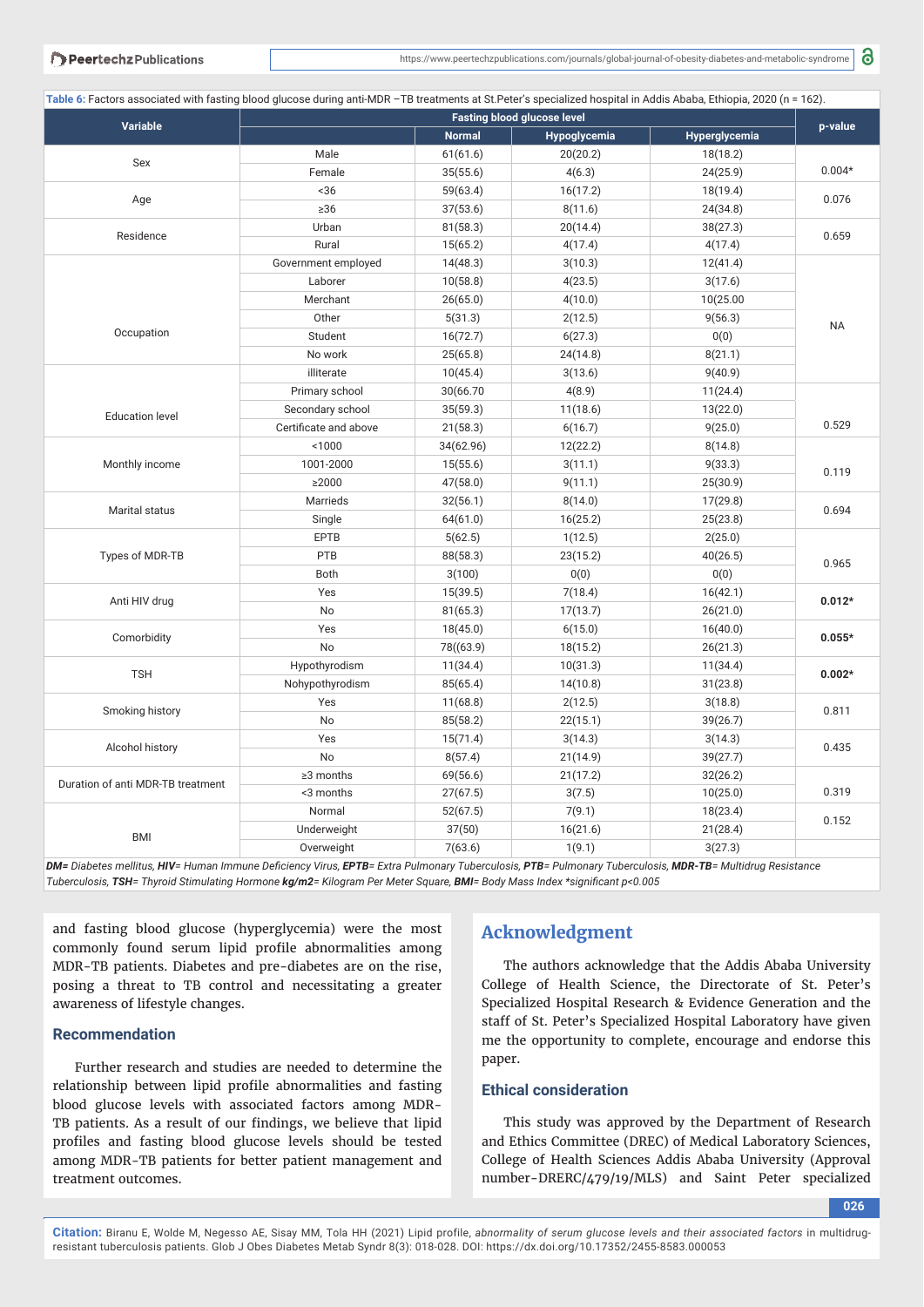hospital (approval number-V143/28/01/2020). Informed consent was obtained from each participant, and sensitive information that could identify the patients was not disclosed to protect confidentiality, in accordance with the declaration of Helsinki.

#### **Informed consent**

The patients were told of the intent of the study and were assured of the confidentiality of the details, and the participation was entirely voluntary and no single service from the facility was missed by signing the consent form at the time of unwillingness or withdrawal.

#### **Founding**

The sources of budgets were Addis Ababa University, St.peter's hospitals and personal.

#### **Author's contributions**

All authors made a significant contribution to the work reported, whether that is in the conception, study design, execution, acquisition of data, analysis and interpretation, or in all these areas; took part in drafting, revising or critically reviewing the article; gave final approval of the version to be published; have agreed on the journal to which the article has been submitted; and agree to be accountable for all aspects of the work.

#### **References**

- 1. Global Tuberculosis Report (WHO) (WHO/HTM/TB/2013.11) (2013) World Health Organization, Geneva, 2013. **Link:** https://bit.ly/3G7LhfV
- 2. Louw G, Warren R, Gey van Pittius N, McEvoy C, Van Helden P, et al. (2009) Balancing Act: Efflux/Influx in Mycobacterial Drug Resistance. Antimicrob Agents Chemother 53: 3181-3189. **Link:** https://bit.ly/3BX7OcE
- 3. Cooper AM (2009) Cell-mediated Immune responses in tuberculosis. Annu Rev Immunol 27: 393-422. **Link:** https://bit.ly/3FWasBI
- 4. Mishra G, Ghorpade SV, Mulani J (2014) XDR-TB: An outcome of programmatic management of TB in India. Indian J Med Ethics 11: 47-52. **Link:** https://bit.ly/2YY7RX0
- 5. WHO (2020) Global Tuberculosis Report 2020.Geneva: World Health Organization. **Link:** https://bit.ly/3vnbdz0
- 6. Sultan KM, Alobaidy W, Aljubouri AM, Naser A, Baghdad JFM, et al. (2012) Assessment of body mass index and nutritional status in pulmonary tuberculosis patients. Journal of the faculty of Medicine 54: 204-208. **Link:** https://bit.ly/2YUhLJg
- 7. Rothschild BM, Martin LD, Lev G, Bercovier H, Bar-Gal GK, et al. (2001) Mycobacterium tuberculosis complex DNA from an extinct bison dated 17,000 years before the present. Clin Infect Dis 33: 305-311. **Link:** https://bit.ly/3p9iaCN
- 8. Yamanaka K, Sakai S, Nomura F, Akashi T, Usui T (2001) A nutritional investigation of homeless patients with tuberculosis. Kekkaku (Tuberculosis) 76: 363-370. **Link:**https://bit.ly/3DOFJ7V
- 9. Yusoff FB, Haque AT, Hashim SR, Haque M, Ariffin B, et al. (2016) Lipid profile of the Coronary heart disease (CHD) patients admitted in a hospital in Malaysia. Journal of Applied Pharmaceutical Science 6: 137-142. **Link:**  https://bit.ly/3ALYVkV
- 10. Cappola AR, Ladenson PW (2003) Hypothyroidism and atherosclerosis. J Clin Endocrinol Metab 88: 2438-2444. **Link:** https://bit.ly/3ARqn0s
- 11. Amare H, Gelaw A, Anagaw B, Gelaw B (2013) Smear positive pulmonary tuberculosis among diabetic patients at the Dessie referral hospital, Northeast Ethiopia. Infect Dis poverty 2: 6. **Link:** https://bit.ly/3jeOmRc
- 12. Getachew A, Mekonnen S, Alemu S, Yusuf H (2014) High magnitude of diabetes mellitus among active pulmonary tuberculosis patients in Ethiopia. Br J Med Med Res 4: 862–872. **Link:** https://bit.ly/3AODEa5
- 13. Gullele Sub Cityaaca.Addis Ababa.gov.et 2019. **Link:** https://bit.ly/3n4z8j3
- 14. Meressa D, Hurtado RM, Andrews JR, Diro E, Abato K, et al. (2015) Achieving high treatment success for multidrug-resistant TB in Africa: initiation and scale-up of MDR TB care in Ethiopia—an observational cohort study. Thorax 70: 1181-1188. **Link:** https://bit.ly/30s4t7s
- 15. Surks MI, Ortiz E, Daniels GH, Sawin CT, Col NF, et al. (2004) Scientific review and guidelines for diagnosis and management. JAMA 291: 228-238. **Link:** https://bit.ly/3G73rhM
- 16. Procedures for the collection of diagnostic blood specimens by venepuncture: Approved standard. 4<sup>th</sup>. Wayne PA: National committee for Clinical Laboratory Standards 1998. **Link:** https://bit.ly/3BRCZ93
- 17. e- Lab Doc Roche manual. **Link:** https://bit.ly/2Xn3zYV
- 18. Lee S, Farwell AP (2016) Euthyroid sick syndrome. Compr Physiol 6: 1071- 1080. **Link:** https://bit.ly/3n3tlKt
- 19. Expert Panel on Detection, Evaluation, and Treatment of High Blood Cholesterol in Adults (2001) Executive summary of the third report of the National Cholesterol Education Program (NCEP) expert panel on detection, evaluation, and treatment of high blood cholesterol in adults adult treatment panel III.Journal of the American Medical Association 285: 2486–2497. **Link:** https://bit.ly/3n2xvlY
- 20. American Diabetes Association (2013) Diagnosis and classification of Diabetes Mellitus. Diabetes care 36: S67–S74. **Link:** https://bit.ly/3FPLPXo
- 21. Dash M, Behera P, Kumar R (2020) Thyroid profile in pulmonary tuberculosis patients: a prospective study in a tertiary medical college of southern Odisha. International Journal of Clinical Trials 7: 66-71. **Link:** https://bit.ly/3paa7ph
- 22. Yaqoob A (2012) Subclinical hypothyroidism and its consequences. J Public Health Biol Sciences 1: 53-60.
- 23. Hoffman CJ, Brown TT (2007) Thyroid function abnormalities in HIV-Infected patients. Clin Infect Dis 45: 488-494. **Link:** https://bit.ly/3DUbHiW
- 24. Nawaz A, Nayak MA, Hameer ST, Kamath A, Mahale A (2019) Correlation between serum lipid fractions and radiological severity in patients with drugresistant pulmonary tuberculosis: A cross-sectional pilot study. Indian Journal of Medical Specialities 10: 99. **Link:** https://bit.ly/3vq7JvM
- 25. Mohamed M, Hesham A (2012) Lipid Profile in Tuberculous Patients: A Preliminary Report. Life Science Journal 9: 719-722. **Link:** https://bit.ly/3pcGALr
- 26. Sushilendu V, Kumar N, Kumar U (2019) Study of Lipid profile in pulmonary TB cases: pre and post anti-tuberculosis treatment. Journal of Medical Science and Clinical Research 07: 211-215. **Link:** https://bit.ly/3AVcVIW
- 27. Shvets O, Shevchenko O, Nosova YaV, Hankun J, Khudaieva SA (2019) A change in lipid metabolic induces drug the second -line ant tubercular therapy. International Trends in Science and Technology 2: 33-35.
- 28. Wartofsky L, Dickey RA (2005) The evidence for a narrower thyrotropin reference range is compelling. J Clin Endocrinol Metab 90: 5483-5488. **Link:** https://bit.ly/30DqXCH

**027**